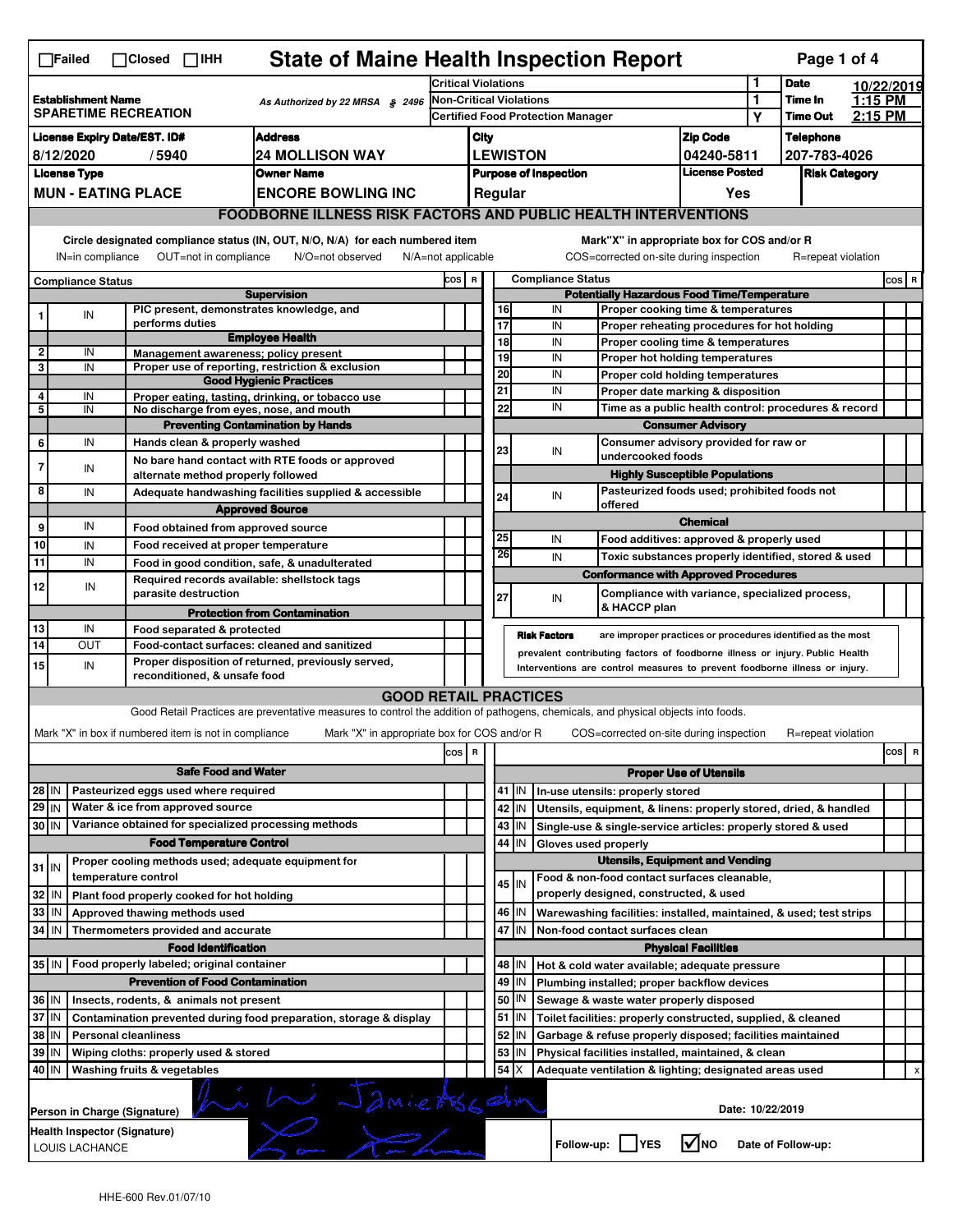|                                                                                                |             |                  |                                                                   | <b>State of Maine Health Inspection Report</b> | Page 2 of 4        |  |                                  |  |  |
|------------------------------------------------------------------------------------------------|-------------|------------------|-------------------------------------------------------------------|------------------------------------------------|--------------------|--|----------------------------------|--|--|
| <b>Establishment Name</b><br><b>SPARETIME RECREATION</b>                                       |             |                  |                                                                   | As Authorized by 22 MRSA § 2496                | 10/22/2019<br>Date |  |                                  |  |  |
| License Expiry Date/EST. ID#<br><b>Address</b><br><b>24 MOLLISON WAY</b><br>8/12/2020<br>/5940 |             |                  | City / State<br>Zip Code<br><b>LEWISTON</b><br>/ME<br> 04240-5811 |                                                |                    |  | <b>Telephone</b><br>207-783-4026 |  |  |
|                                                                                                |             |                  |                                                                   | <b>Temperature Observations</b>                |                    |  |                                  |  |  |
| Location                                                                                       | Temperature |                  |                                                                   |                                                | <b>Notes</b>       |  |                                  |  |  |
| <b>Pickles</b>                                                                                 | $38*$       | deli cooler      |                                                                   |                                                |                    |  |                                  |  |  |
| Cooked chicken                                                                                 | $37*$       | Walk in cooler   |                                                                   |                                                |                    |  |                                  |  |  |
| Water                                                                                          | $113*$      | Hand wash sink   |                                                                   |                                                |                    |  |                                  |  |  |
| High temp dish                                                                                 | 145*/185*   | Wash/rinse cycle |                                                                   |                                                |                    |  |                                  |  |  |



**Date: 10/22/2019**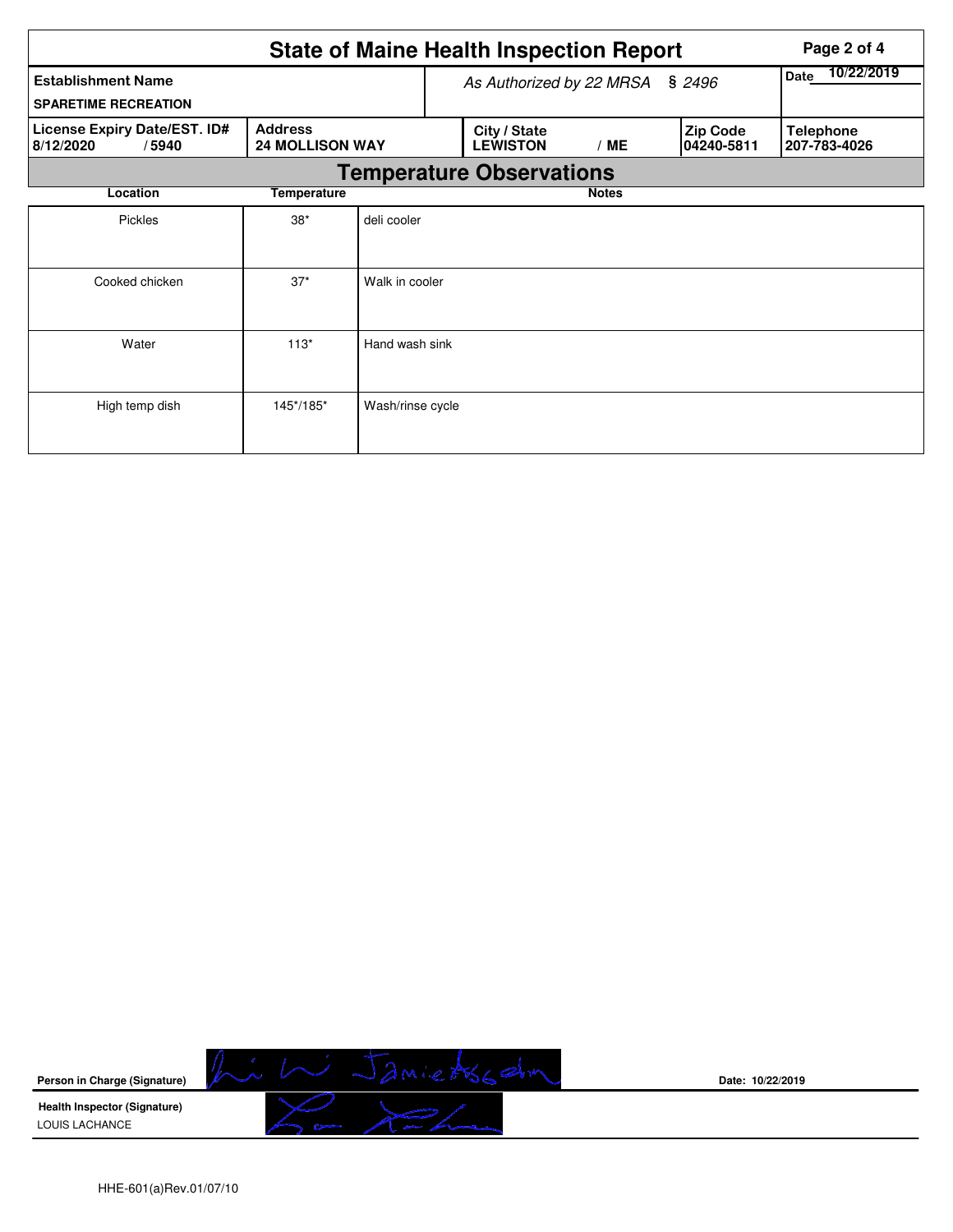| <b>State of Maine Health Inspection Report</b>                                                                                                     |                                          |                                 |    |                               |             |            |  |  |
|----------------------------------------------------------------------------------------------------------------------------------------------------|------------------------------------------|---------------------------------|----|-------------------------------|-------------|------------|--|--|
| <b>Establishment Name</b>                                                                                                                          |                                          |                                 |    |                               | <b>Date</b> | 10/22/2019 |  |  |
| <b>SPARETIME RECREATION</b>                                                                                                                        |                                          |                                 |    |                               |             |            |  |  |
| License Expiry Date/EST. ID#<br>8/12/2020<br>/5940                                                                                                 | <b>Address</b><br><b>24 MOLLISON WAY</b> | City / State<br><b>LEWISTON</b> | ME | <b>Zip Code</b><br>04240-5811 |             |            |  |  |
| <b>Observations and Corrective Actions</b>                                                                                                         |                                          |                                 |    |                               |             |            |  |  |
| Violations cited in this report must be corrected within the time frames below, or as stated in sections<br>8-405.11 and 8-406.11 of the Food Code |                                          |                                 |    |                               |             |            |  |  |

14: 4-601.11.(A): C: Equipment food-contact surfaces and utensils are not clean to sight and touch.

INSPECTOR NOTES: Ice machine is overdue for cleaning. Hire 3rd party refrigeration company to sanitize all components and surfaces of ice maker. Send copy of invoice to health inspector within 3 weeks of the date on this report.

54: 6-501.14.(A): N: Ventilation not clean.

INSPECTOR NOTES: \*\*REPEAT\*\* Hood system has not been cleaned from professional hood cleaning company since 2018. Show proof of service to health inspector within 30 days of this report.



**Date: 10/22/2019**

HHE-601(a)Rev.01/07/10 **Page 3 of 4**